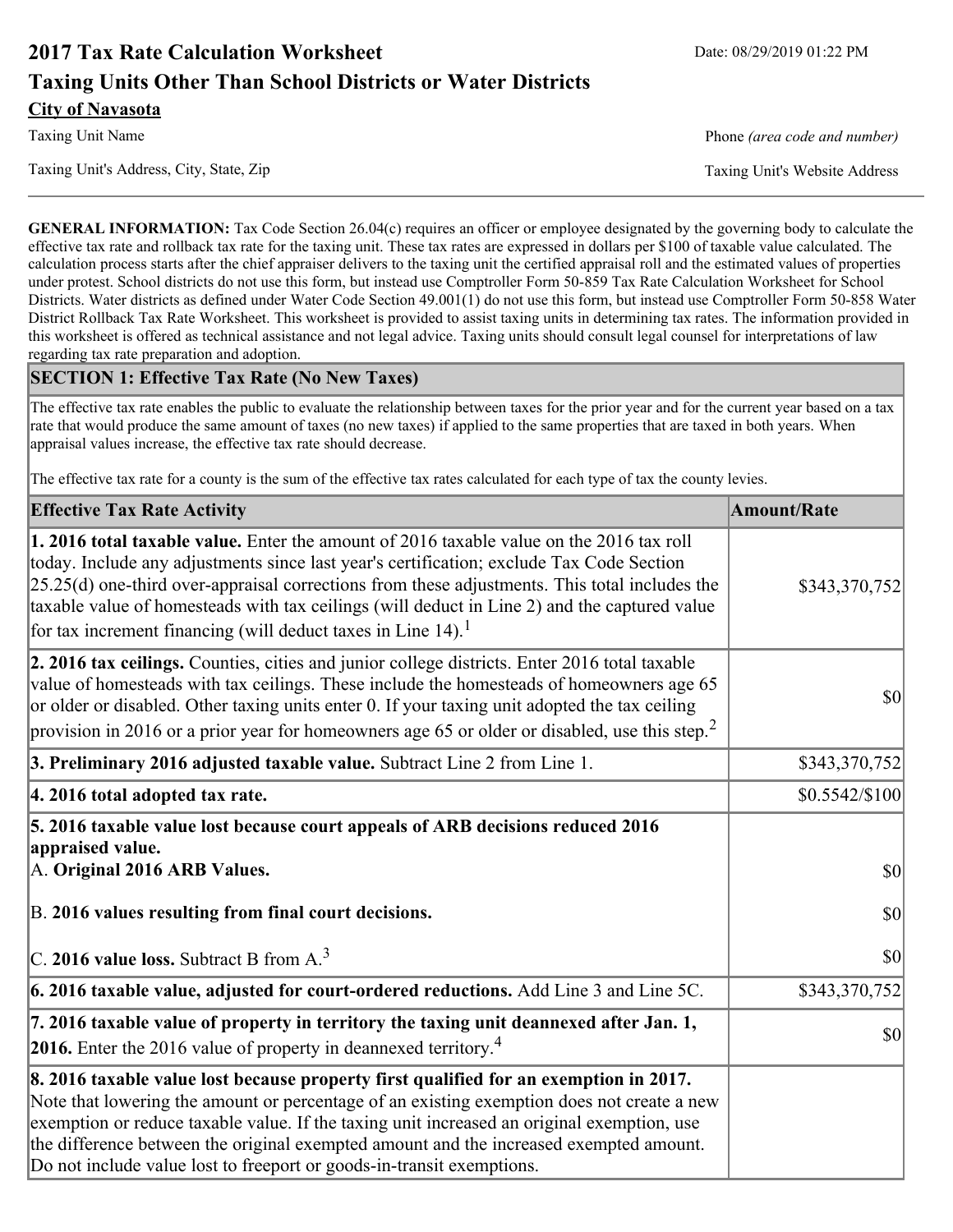| A. Absolute exemptions. Use 2016 market value:                                                                                                                                                                                                                                                                                                                                                                         | \$35,858      |
|------------------------------------------------------------------------------------------------------------------------------------------------------------------------------------------------------------------------------------------------------------------------------------------------------------------------------------------------------------------------------------------------------------------------|---------------|
| B. Partial exemptions. 2017 exemption amount or 2017 percentage exemption times 2016<br>value:                                                                                                                                                                                                                                                                                                                         | \$298,780     |
| C. Value loss. Add A and $B^5$ .                                                                                                                                                                                                                                                                                                                                                                                       | \$334,638     |
| 9. 2016 taxable value lost because property first qualified for agricultural appraisal (1-<br>d or 1-d-1), timber appraisal, recreational/scenic appraisal or public access airport<br>special appraisal in 2017. Use only properties that qualified in 2017 for the first time; do<br>not use properties that qualified in 2016.                                                                                      |               |
| A. 2016 market value:                                                                                                                                                                                                                                                                                                                                                                                                  | \$47,033      |
| B. 2017 productivity or special appraised value:                                                                                                                                                                                                                                                                                                                                                                       | \$70          |
| C. Value loss. Subtract B from $A6$                                                                                                                                                                                                                                                                                                                                                                                    | \$46,963      |
| 10. Total adjustments for lost value. Add lines 7, 8C and 9C.                                                                                                                                                                                                                                                                                                                                                          | \$381,601     |
| 11. 2016 adjusted taxable value. Subtract Line 10 from Line 6.                                                                                                                                                                                                                                                                                                                                                         | \$342,989,151 |
| 12. Adjusted 2016 taxes. Multiply Line 4 by Line 11 and divide by \$100.                                                                                                                                                                                                                                                                                                                                               | \$1,900,845   |
| 13. Taxes refunded for years preceding tax year 2016. Enter the amount of taxes refunded<br>by the taxing unit for tax years preceding tax year 2016. Types of refunds include court<br>decisions, Tax Code Section 25.25(b) and (c) corrections and Tax Code Section 31.11<br>payment errors. Do not include refunds for tax year 2016. This line applies only to tax years<br>preceding tax year $2016$ <sup>7</sup> | \$0           |
| 14. Taxes in tax increment financing (TIF) for tax year 2016. Enter the amount of taxes<br>paid into the tax increment fund for a reinvestment zone as agreed by the taxing unit. If the<br>taxing unit has no 2017 captured appraised value in Line 16D, enter $0.8$                                                                                                                                                  | $ 10\rangle$  |
| 15. Adjusted 2016 taxes with refunds and TIF adjustment. Add Lines 12 and 13, subtract<br>Line $149$                                                                                                                                                                                                                                                                                                                   | \$1,900,845   |
| 16. Total 2017 taxable value on the 2017 certified appraisal roll today. This value<br>includes only certified values and includes the total taxable value of homesteads with tax<br>ceilings (will deduct in Line 18). These homesteads include homeowners age 65 or older or<br>disabled. $10$                                                                                                                       |               |
| A. Certified values:                                                                                                                                                                                                                                                                                                                                                                                                   | \$370,438,224 |
| B. Counties: Include railroad rolling stock values certified by the Comptroller's office:                                                                                                                                                                                                                                                                                                                              | \$0           |
| $ C$ . Pollution control and energy storage system exemption : Deduct the value of property<br>exempted for the current tax year for the first time as pollution control or energy storage<br>system property:                                                                                                                                                                                                         | \$0           |
| <b>D. Tax increment financing:</b> Deduct the 2017 captured appraised value of property taxable<br>by a taxing unit in a tax increment financing zone for which the 2017 taxes will be deposited<br>into the tax increment fund. Do not include any new property value that will be included in                                                                                                                        | \$0           |
| Line 21 below. <sup>11</sup>                                                                                                                                                                                                                                                                                                                                                                                           | \$370,438,224 |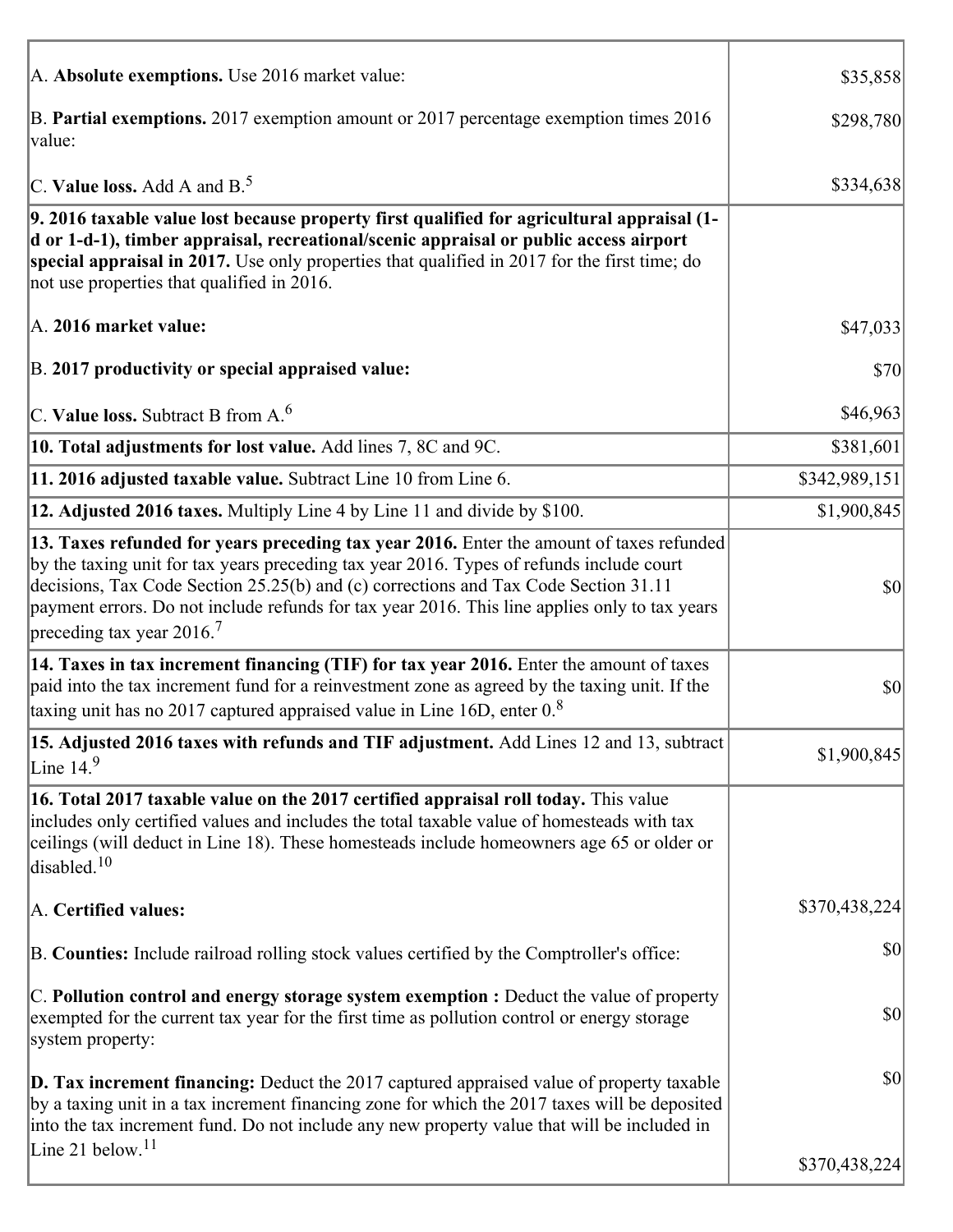| E. Total 2017 value. Add A and B, then subtract C and D.                                                                                                                                                                                                                                                                                                                                                                                                                                                                                                                                                                                                                                                                 |                |
|--------------------------------------------------------------------------------------------------------------------------------------------------------------------------------------------------------------------------------------------------------------------------------------------------------------------------------------------------------------------------------------------------------------------------------------------------------------------------------------------------------------------------------------------------------------------------------------------------------------------------------------------------------------------------------------------------------------------------|----------------|
| $ 17$ . Total value of properties under protest or not included on certified appraisal roll. <sup>12</sup>                                                                                                                                                                                                                                                                                                                                                                                                                                                                                                                                                                                                               |                |
| $\vert$ A. 2017 taxable value of properties under protest. The chief appraiser certifies a list of<br>properties still under ARB protest. The list shows the appraisal district's value and the<br>taxpayer's claimed value, if any, or an estimate of the value if the taxpayer wins. For each of<br>the properties under protest, use the lowest of these values. Enter the total value. <sup>13</sup>                                                                                                                                                                                                                                                                                                                 | $ 10\rangle$   |
| B. 2017 value of properties not under protest or included on certified appraisal roll.<br>The chief appraiser gives taxing units a list of those taxable properties that the chief<br>appraiser knows about, but are not included in the appraisal roll certification. These<br>properties also are not on the list of properties that are still under protest. On this list of<br>properties, the chief appraiser includes the market value, appraised value and exemptions for<br>the preceding year and a reasonable estimate of the market value, appraised value and<br>exemptions for the current year. Use the lower market, appraised or taxable value (as<br>appropriate). Enter the total value. <sup>14</sup> | $ 10\rangle$   |
| C. Total value under protest or not certified: Add A and B.                                                                                                                                                                                                                                                                                                                                                                                                                                                                                                                                                                                                                                                              | $ 10\rangle$   |
| 18. 2017 tax ceilings. Counties, cities and junior colleges enter 2017 total taxable value of<br>homesteads with tax ceilings. These include the homesteads of homeowners age 65 or older<br>or disabled. Other taxing units enter 0. If your taxing units adopted the tax ceiling provision<br>$\vert$ in 2016 or a prior year for homeowners age 65 or older or disabled, use this step. <sup>15</sup>                                                                                                                                                                                                                                                                                                                 | \$0            |
| 19. 2017 total taxable value. Add Lines 16E and 17C. Subtract Line 18.                                                                                                                                                                                                                                                                                                                                                                                                                                                                                                                                                                                                                                                   | \$370,438,224  |
| 20. Total 2017 taxable value of properties in territory annexed after Jan. 1, 2016.<br>Include both real and personal property. Enter the 2017 value of property in territory<br>$\vert$ annexed. <sup>16</sup>                                                                                                                                                                                                                                                                                                                                                                                                                                                                                                          | \$1,391,700    |
| 21. Total 2017 taxable value of new improvements and new personal property located<br>in new improvements. New means the item was not on the appraisal roll in 2016. An<br>improvement is a building, structure, fixture or fence erected on or affixed to land. New<br>additions to existing improvements may be included if the appraised value can be<br>determined. New personal property in a new improvement must have been brought into the<br>taxing unit after Jan. 1, 2016, and be located in a new improvement. New improvements do<br>include property on which a tax abatement agreement has expired for $2017$ . <sup>17</sup>                                                                             | \$7,240,629    |
| 22. Total adjustments to the 2017 taxable value. Add Lines 20 and 21.                                                                                                                                                                                                                                                                                                                                                                                                                                                                                                                                                                                                                                                    | \$8,632,329    |
| 23. 2017 adjusted taxable value. Subtract Line 22 from Line 19.                                                                                                                                                                                                                                                                                                                                                                                                                                                                                                                                                                                                                                                          | \$361,805,895  |
| 24. 2017 effective tax rate. Divide Line 15 by Line 23 and multiply by $$100$ . <sup>18</sup>                                                                                                                                                                                                                                                                                                                                                                                                                                                                                                                                                                                                                            | \$0.5253/\$100 |
| <b>25. COUNTIES ONLY.</b> Add together the effective tax rates for each type of tax the county<br>levies. The total is the 2017 county effective tax rate. <sup>19</sup>                                                                                                                                                                                                                                                                                                                                                                                                                                                                                                                                                 |                |

- <sup>2</sup>Tex. Tax Code Section 26.012(14)
- <sup>1</sup>Tex. Tax Code Section 26.012(14) <sup>9</sup>Tex. Tax Code Section 26.012(13) <sup>9</sup>Tex. Tax Code Section 26.012
	-
- <sup>3</sup>Tex. Tax Code Section 26.012(13) <sup>11</sup>Tex. Tax Code Section 26.03(c) <sup>4</sup>Tex. Tax Code Section 26.01(c) and <sup>12</sup>Tex. Tax Code Section 26.01(c) and <sup>12</sup>Tex. Tax Code Section 26.01(c) and <sup>12</sup>Tex. Tax Code Section 26.01(c)
	- <sup>12</sup>Tex. Tax Code Section 26.01(c) and (d)
- 
- <sup>5</sup>Tex. Tax Code Section 26.012(15) <sup>13</sup>Tex. Tax Code Section 26.01(c) <sup>6</sup>Tex. Tax Code Section 26.01(d)
- <sup>6</sup>Tex. Tax Code Section 26.012(15) <sup>14</sup>Tex. Tax Code Section 26.01(d)<sup>7</sup>Tex. Tax Code Section 26.012(6)  $7$ Tex. Tax Code Section 26.012(13)
- 
- 
- ${}^{8}$ Tex. Tax Code Section 26.03(c)  ${}^{16}$ Tex. Tax Code Section 26.012(17)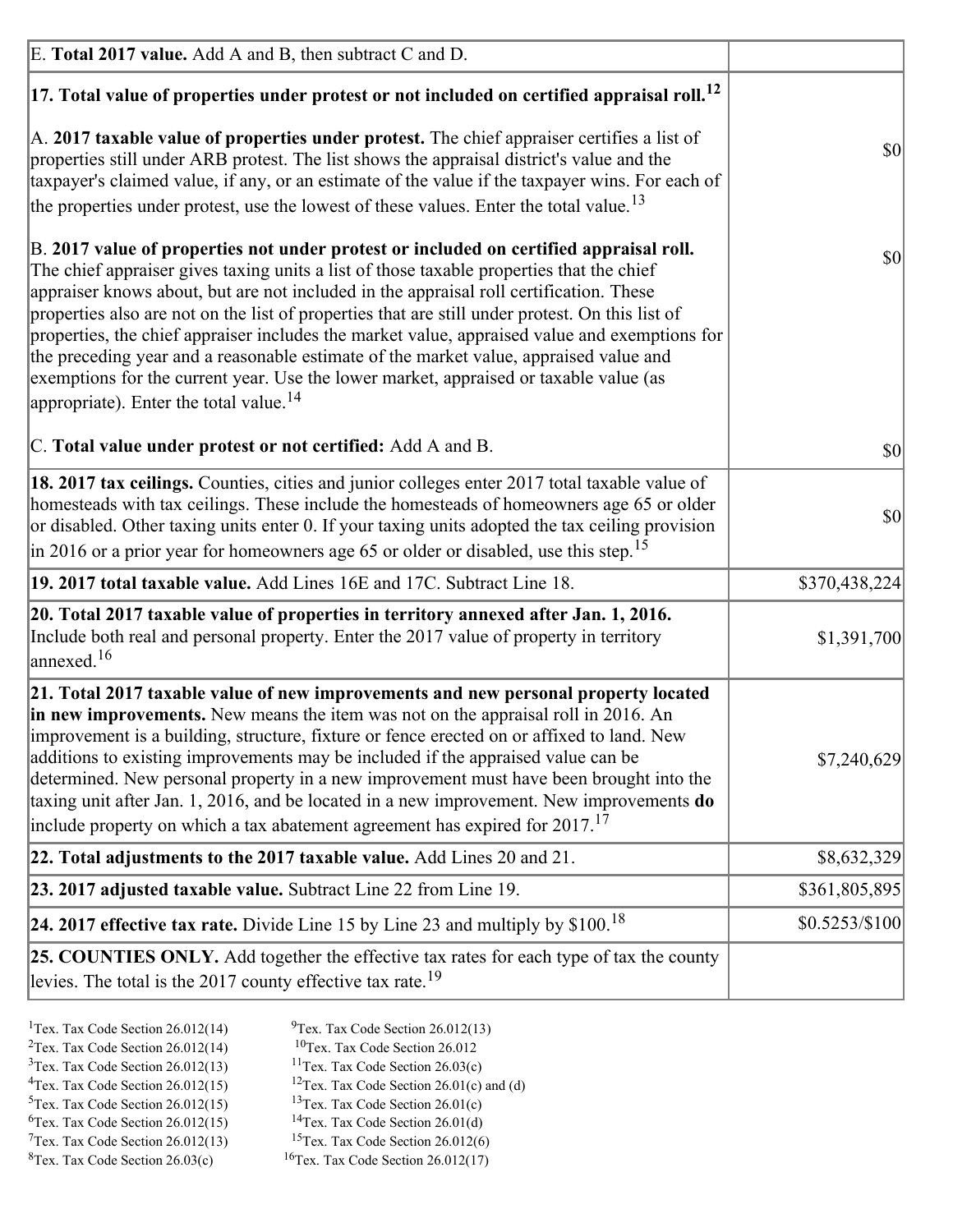### **SECTION 2: Rollback Tax Rate**

The rollback tax rate is split into two separate rates:

- 1. **Maintenance and Operations (M&O):** The M&O portion is the tax rate that is needed to raise the same amount of taxes that the taxing unit levied in the prior year plus eight percent. This rate accounts for such things as salaries, utilities and day-to-day operations.
- 2. **Debt:** The debt tax rate includes the debt service necessary to pay the taxing unit's debt payments in the coming year. This rate accounts for principal and interest on bonds and other debt secured by property tax revenue.

The rollback tax rate for a county is the sum of the rollback tax rates calculated for each type of tax the county levies. In most cases the rollback tax rate exceeds the effective tax rate, but occasionally decreases in a taxing unit's debt service will cause the effective tax rate to be higher than the rollback tax rate.

| <b>Rollback Tax Rate Activity</b>                                                                                                                                                                                                                                                                                                                                                                                                                                                                                                                                                                                                                                       | <b>Amount/Rate</b> |
|-------------------------------------------------------------------------------------------------------------------------------------------------------------------------------------------------------------------------------------------------------------------------------------------------------------------------------------------------------------------------------------------------------------------------------------------------------------------------------------------------------------------------------------------------------------------------------------------------------------------------------------------------------------------------|--------------------|
| 26. 2016 maintenance and operations (M&O) tax rate.                                                                                                                                                                                                                                                                                                                                                                                                                                                                                                                                                                                                                     | \$0.4397/\$100     |
| $ 27.2016$ adjusted taxable value. Enter the amount from Line 11.                                                                                                                                                                                                                                                                                                                                                                                                                                                                                                                                                                                                       | \$342,989,151      |
| 28. 2016 M&O taxes.                                                                                                                                                                                                                                                                                                                                                                                                                                                                                                                                                                                                                                                     |                    |
| A. Multiply Line 26 by Line 27 and divide by \$100.                                                                                                                                                                                                                                                                                                                                                                                                                                                                                                                                                                                                                     | \$1,508,123        |
| B. Cities, counties and hospital districts with additional sales tax: Amount of additional<br>sales tax collected and spent on M&O expenses in 2016. Enter amount from full year's sales<br>tax revenue spent for M&O in 2016 fiscal year, if any. Other taxing units enter 0. Counties<br>exclude any amount that was spent for economic development grants from the amount of<br>sales tax spent.                                                                                                                                                                                                                                                                     | \$539,905          |
| C. Counties: Enter the amount for the state criminal justice mandate. If second or later year,<br>the amount is for increased cost above last year's amount. Other taxing units enter 0.                                                                                                                                                                                                                                                                                                                                                                                                                                                                                | 30                 |
| D. Transferring function: If discontinuing all of a department, function or activity and<br>transferring it to another taxing unit by written contract, enter the amount spent by the taxing<br>unit discontinuing the function in the 12 months preceding the month of this calculation. If<br>the taxing unit did not operate this function for this 12-month period, use the amount spent<br>in the last full fiscal year in which the taxing unit operated the function. The taxing unit<br>discontinuing the function will subtract this amount in H below. The taxing unit receiving<br>the function will add this amount in H below. Other taxing units enter 0. | \$0                |
| E. Taxes refunded for years preceding tax year 2016: Enter the amount of M&O taxes<br>refunded in the preceding year for taxes before that year. Types of refunds include court<br>decisions, Tax Code Section 25.25(b) and (c) corrections and Tax Code Section 31.11<br>payment errors. Do not include refunds for tax year 2016. This line applies only to tax years<br>preceding tax year 2016.                                                                                                                                                                                                                                                                     | \$0                |
| F. Enhanced indigent health care expenditures: Enter the increased amount for the<br>current year's enhanced indigent health care expenditures above the preceding tax year's<br>enhanced indigent health care expenditures, less any state assistance.                                                                                                                                                                                                                                                                                                                                                                                                                 | $ 10\rangle$       |
| G. Taxes in TIF: Enter the amount of taxes paid into the tax increment fund for a<br>reinvestment zone as agreed by the taxing unit. If the taxing unit has no 2017 captured<br>appraised value in Line 16D, enter 0.                                                                                                                                                                                                                                                                                                                                                                                                                                                   | $ 10\rangle$       |
| <b>H. Adjusted M&amp;O Taxes.</b> Add A, B, C, E and F. For taxing unit with D, subtract if<br>discontinuing function and add if receiving function. Subtract G.                                                                                                                                                                                                                                                                                                                                                                                                                                                                                                        | \$2,048,028        |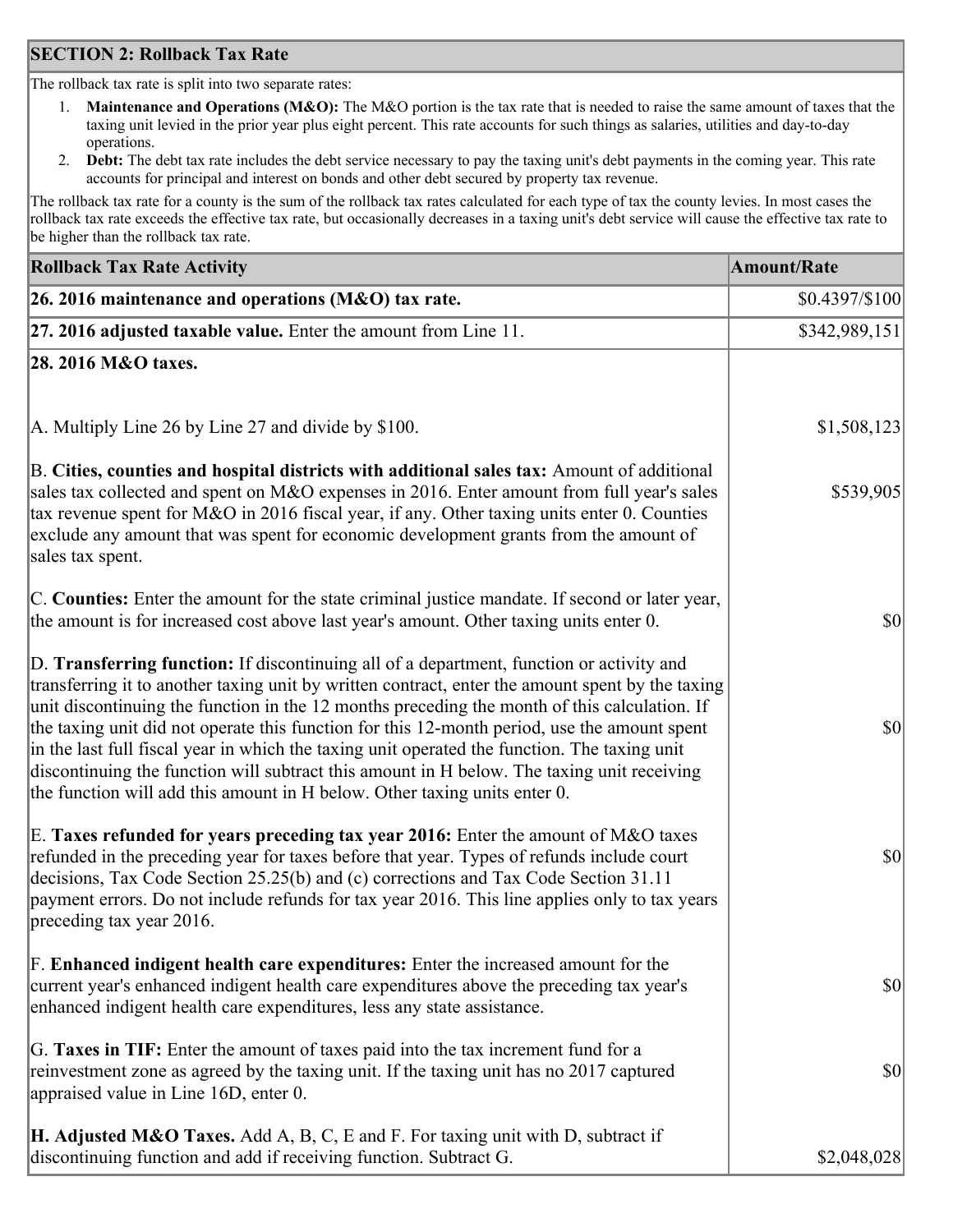| 29. 2017 adjusted taxable value. Enter Line 23 from the Effective Tax Rate Worksheet.                                                                                                                                                                                                                                                                                                          | \$361,805,895   |
|------------------------------------------------------------------------------------------------------------------------------------------------------------------------------------------------------------------------------------------------------------------------------------------------------------------------------------------------------------------------------------------------|-----------------|
| 30. 2017 effective maintenance and operations rate. Divide Line 28H by Line 29 and<br>multiply by \$100.                                                                                                                                                                                                                                                                                       | \$0.5661/\$100  |
| $31.2017$ rollback maintenance and operation rate. Multiply Line 30 by 1.08.                                                                                                                                                                                                                                                                                                                   | \$0.6113/\$100] |
| 32. Total 2017 debt to be paid with property taxes and additional sales tax revenue.<br>Debt means the interest and principal that will be paid on debts that:<br>$(1)$ are paid by property taxes,<br>$(2)$ are secured by property taxes,<br>$(3)$ are scheduled for payment over a period longer than one year and<br>$(4)$ are not classified in the taxing unit's budget as M&O expenses. |                 |
| A. Debt also includes contractual payments to other taxing units that have incurred debts on<br>behalf of this taxing unit, if those debts meet the four conditions above. Include only<br>amounts that will be paid from property tax revenue. Do not include appraisal district budget<br>payments. Enter debt amount.                                                                       | \$774,738       |
| B. Subtract <b>unencumbered fund amount</b> used to reduce total debt.                                                                                                                                                                                                                                                                                                                         | \$0             |
| C. Subtract amount paid from other resources.<br>D. Adjusted debt. Subtract B and C from A.                                                                                                                                                                                                                                                                                                    | \$378,955       |
|                                                                                                                                                                                                                                                                                                                                                                                                | \$395,783       |
| 33. Certified 2016 excess debt collections. Enter the amount certified by the collector.                                                                                                                                                                                                                                                                                                       | \$0             |
| 34. Adjusted 2017 debt. Subtract Line 33 from Line 32D.                                                                                                                                                                                                                                                                                                                                        | \$395,783       |
| 35. Certified 2017 anticipated collection rate. Enter the rate certified by the collector. If<br>the rate is 100 percent or greater, enter 100 percent.                                                                                                                                                                                                                                        | 100.00%         |
| 36. 2017 debt adjusted for collections. Divide Line 34 by Line 35                                                                                                                                                                                                                                                                                                                              | \$395,783       |
| 37. 2017 total taxable value. Enter the amount on Line 19.                                                                                                                                                                                                                                                                                                                                     | \$370,438,224   |
| <b>38. 2017 debt tax rate.</b> Divide Line 36 by Line 37 and multiply by \$100.                                                                                                                                                                                                                                                                                                                | \$0.1068/\$100  |
| 39. 2017 rollback tax rate. Add Lines 31 and 38.                                                                                                                                                                                                                                                                                                                                               | $$0.7181/\$100$ |
| 40. COUNTIES ONLY. Add together the rollback tax rates for each type of tax the county<br>levies. The total is the 2017 county rollback tax rate.                                                                                                                                                                                                                                              |                 |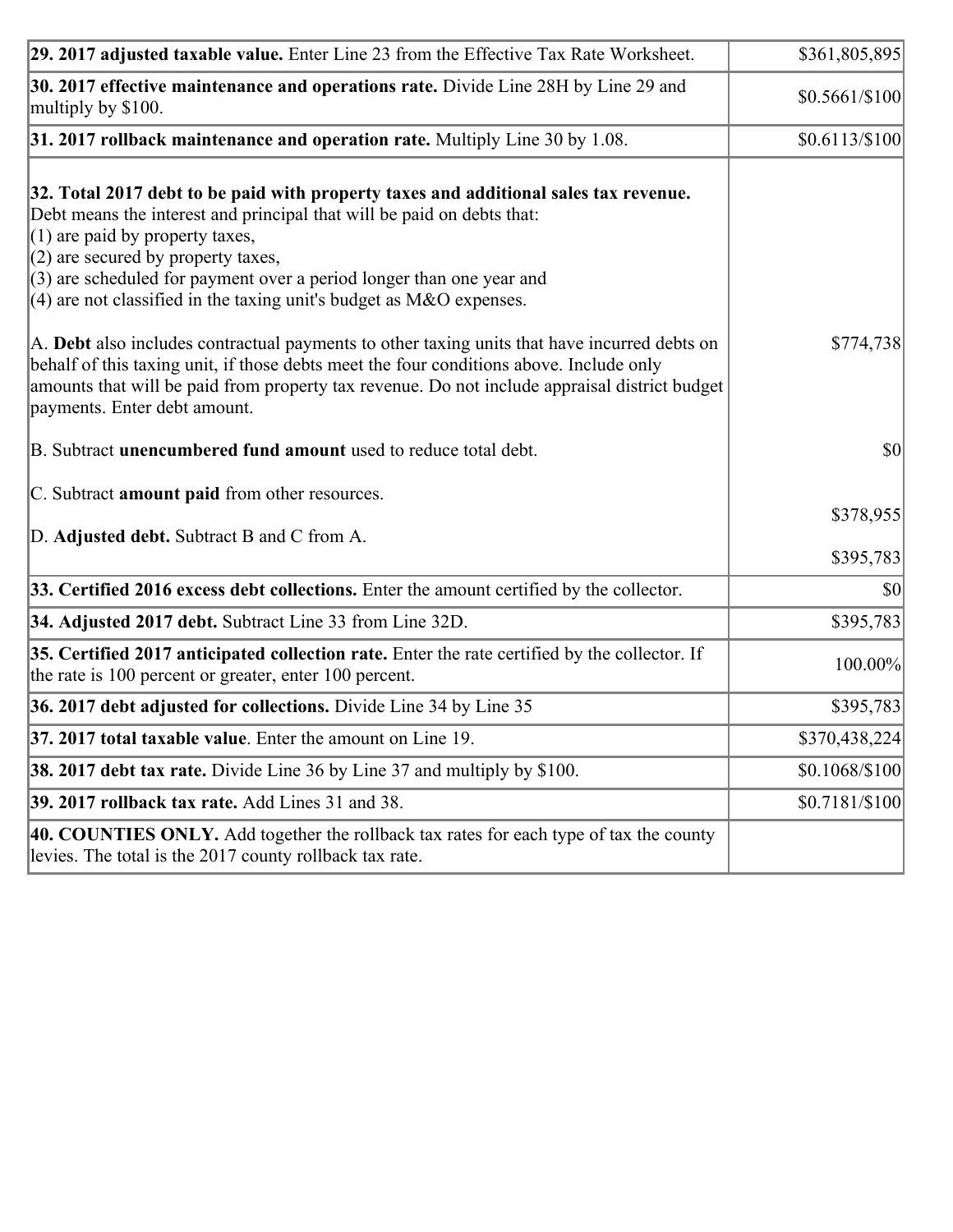## **SECTION 3: Additional Sales Tax to Reduce Property Taxes**

Cities, counties and hospital districts may levy a sales tax specifically to reduce property taxes. Local voters by election must approve imposing or abolishing the additional sales tax. If approved, the taxing unit must reduce its effective and rollback tax rates to offset the expected sales tax revenue.

This section should only be completed by a county, city or hospital district that is required to adjust its effective tax rate and/or rollback tax rate because it adopted the additional sales tax.

| <b>Activity</b>                                                                                                                                                                                                                                                                                                                                                                                                 | <b>Amount/Rate</b> |
|-----------------------------------------------------------------------------------------------------------------------------------------------------------------------------------------------------------------------------------------------------------------------------------------------------------------------------------------------------------------------------------------------------------------|--------------------|
| 41. Taxable Sales. For taxing units that adopted the sales tax in November 2016 or May<br>[2017, enter the Comptroller's estimate of taxable sales for the previous four quarters. <sup>20</sup><br>Taxing units that adopted the sales tax before November 2016, skip this line.                                                                                                                               | $\vert$ so $\vert$ |
| 42. Estimated sales tax revenue. Counties exclude any amount that is or will be spent for<br>economic development grants from the amount of estimated sales tax revenue. <sup>21</sup><br>Taxing units that adopted the sales tax in November 2016 or in May 2017.<br>Multiply the amount on Line 41 by the sales tax rate (.01, .005 or .0025, as applicable) and<br>multiply the result by .95. <sup>22</sup> | \$461,606          |
| $ -$ or $-$                                                                                                                                                                                                                                                                                                                                                                                                     |                    |
| Taxing units that adopted the sales tax before November 2016.<br>Enter the sales tax revenue for the previous four quarters. Do not multiply by .95.                                                                                                                                                                                                                                                            |                    |
| 43. 2017 total taxable value. Enter the amount from Line 37 of the Rollback Tax Rate<br>Worksheet.                                                                                                                                                                                                                                                                                                              | \$370,438,224      |
| 44. Sales tax adjustment rate. Divide Line 42 by Line 43 and multiply by $$100$ .                                                                                                                                                                                                                                                                                                                               | \$0.1246/\$100     |
| 45. 2017 effective tax rate, unadjusted for sales tax. <sup>23</sup> Enter the rate from Line 24 or 25,<br>as applicable, on the Effective Tax Rate Worksheet.                                                                                                                                                                                                                                                  | $$0.5253/\$100$    |
| 46. 2017 effective tax rate, adjusted for sales tax.<br>Taxing units that adopted the sales tax in November 2016 or in May 2017.<br>Subtract Line 44 from Line 45. Skip to Line 47 if you adopted the additional sales tax before<br>November 2016.                                                                                                                                                             | \$0.5253/\$100     |
| 47. 2017 rollback tax rate, unadjusted for sales tax. <sup>24</sup> Enter the rate from Line 39 or 40,<br>as applicable, of the Rollback Tax Rate Worksheet.                                                                                                                                                                                                                                                    | \$0.7181/\$100     |
| $ 48.2017$ rollback tax rate, adjusted for sales tax. Subtract Line 44 from Line 47.                                                                                                                                                                                                                                                                                                                            | \$0.5935/\$100     |

<sup>17</sup>Tex. Tax Code Section 26.012(17)

<sup>18</sup>Tex. Tax Code Section 26.04(c)

<sup>19</sup>Tex. Tax Code Section 26.04(d)

<sup>20</sup>Tex. Tax Code Section 26.041(d)

- $21$ Tex. Tax Code Section 26.041(i)
- <sup>22</sup>Tex. Tax Code Section 26.041(d)
- <sup>23</sup>Tex. Tax Code Section  $26.04(c)$

<sup>24</sup>Tex. Tax Code Section  $26.04(c)$